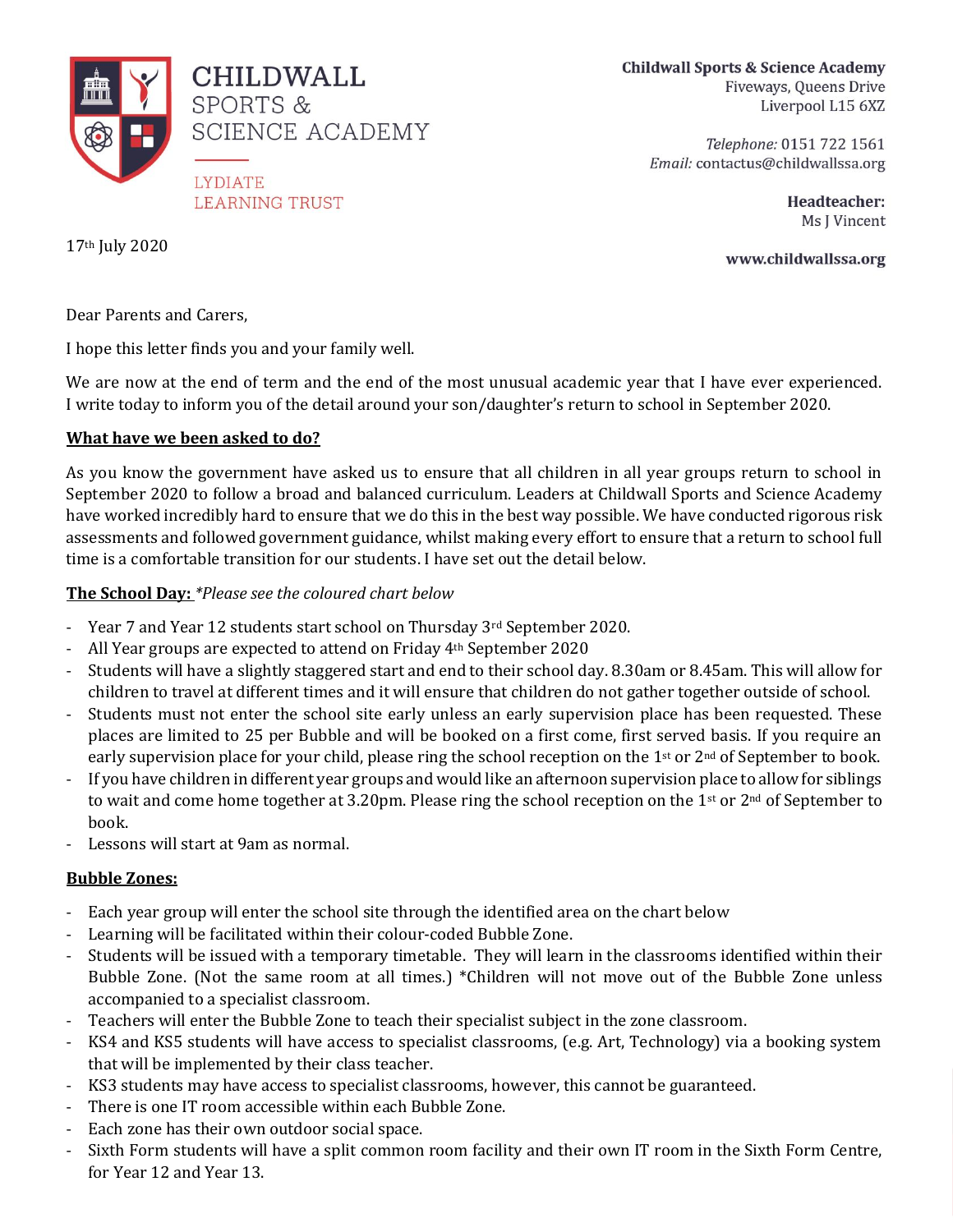## **Lunch and Break time:**

- The school canteen cannot be utilised throughout this next phase of integration.
- We strongly advise students to bring their own packed lunch and refreshments. However, a grab bag will be provided for those who request lunch in school. Students must order their lunch during their registration period.
- Free School Meals are available as normal. (Grab bags will be provided.)
- Grab bags will be distributed from the identified pick up point for each bubble. Toast will be available to order for break time.
- Students must only socialize within their Bubble Zone

| Year<br>Group     | <b>Arrival</b><br>time | Gate                               | <b>Entrance</b><br>to<br>building                                                                                 | <b>Bubble</b><br>Zone | <b>Toilets</b>                        | <b>Outdoor</b><br>space                                              | <b>Lunch Pick</b><br><b>Up Point</b>            | <b>End of</b><br><b>School Day</b> |
|-------------------|------------------------|------------------------------------|-------------------------------------------------------------------------------------------------------------------|-----------------------|---------------------------------------|----------------------------------------------------------------------|-------------------------------------------------|------------------------------------|
| Year <sub>7</sub> | 8.30am                 | <b>Key Stage</b><br>3<br>gate      | Doorway by the<br>canteen                                                                                         | Yellow                | <b>Key Stage 3</b>                    | Quad                                                                 | <b>LRC</b>                                      | 3.05 <sub>pm</sub>                 |
| Year <sub>8</sub> | 8.30am                 | End<br>Car<br>Park                 | Across the KS3<br>yard. First door<br>by the sports<br>hall                                                       | Green                 | Outdoor<br>changing<br>rooms          | KS <sub>3</sub><br><b>Back</b><br>2<br>Yard<br>X<br>sports<br>courts | Entrance to<br><b>Fitness Gym</b>               | 3.05pm                             |
| Year 10           | 8.30am                 | Key Stage<br>4 gate                | Straight<br>through, across<br>the KS4 yard,<br>enter through<br>the door first<br>right by<br>the<br>sports hall | Orange                | Key stage 4<br>toilets                | KS3<br><b>Back</b><br>Yard<br>3x<br>sports<br>courts                 | Sports hall                                     | 3.05pm                             |
| Year 9            | 8.45am                 | Key Stage<br>3 gate                | Across the KS3<br>the<br>yard<br>to<br>middle door                                                                | Purple                | Key Stage 3                           | Front KS 3<br>Yard plus 1<br>sports<br>$\overline{X}$<br>court       | Canteen<br>doors at KS3<br>yard                 | 3.20pm                             |
| Year 11           | 8.45am                 | Key Stage<br>4 gate                | Onto yard, into<br>school via the<br>middle door                                                                  | Blue                  | <b>Drama</b><br><b>By</b><br>Studio   | Front<br>KS4<br>Yard, plus 1<br>sports<br>$\mathbf{x}$<br>court      | Drama<br>Studio<br>side<br>door,<br>KS4<br>yard | 3.20pm                             |
| Year 12           | 8.45am                 | <b>Sixth Form</b><br><b>Centre</b> | <b>Sixth</b><br>Form<br><b>Centre</b>                                                                             | Red                   | Form<br><b>Sixth</b><br><b>Centre</b> | <b>Split</b><br>common<br>room                                       | <b>Sixth</b><br><b>Form</b><br>Centre           | 3.20pm                             |
| Year 13           | 9.00am                 | Sixth Form<br>Centre               | Straight<br>to<br>lessons                                                                                         | <b>Black</b>          | Sixth<br>Form<br>Centre               | Split<br>Common<br>room                                              | Sixth<br>Form<br>Centre                         | 3.20pm                             |

#### **Standards:**

#### **Hygiene and Cleanliness:**

- The school building will have experienced another deep clean over the summer holidays. The building is not being utilised for any lettings or summer transition this year.
- Touchable surfaces and toilets will be cleaned regularly throughout the school day
- All classrooms will have a sanitizing station on entry. Students and staff are expected to clean their hands on entry
- There are no fabric furnishings in any of the learning areas in school
- Books and equipment will not be removed from Bubble Zones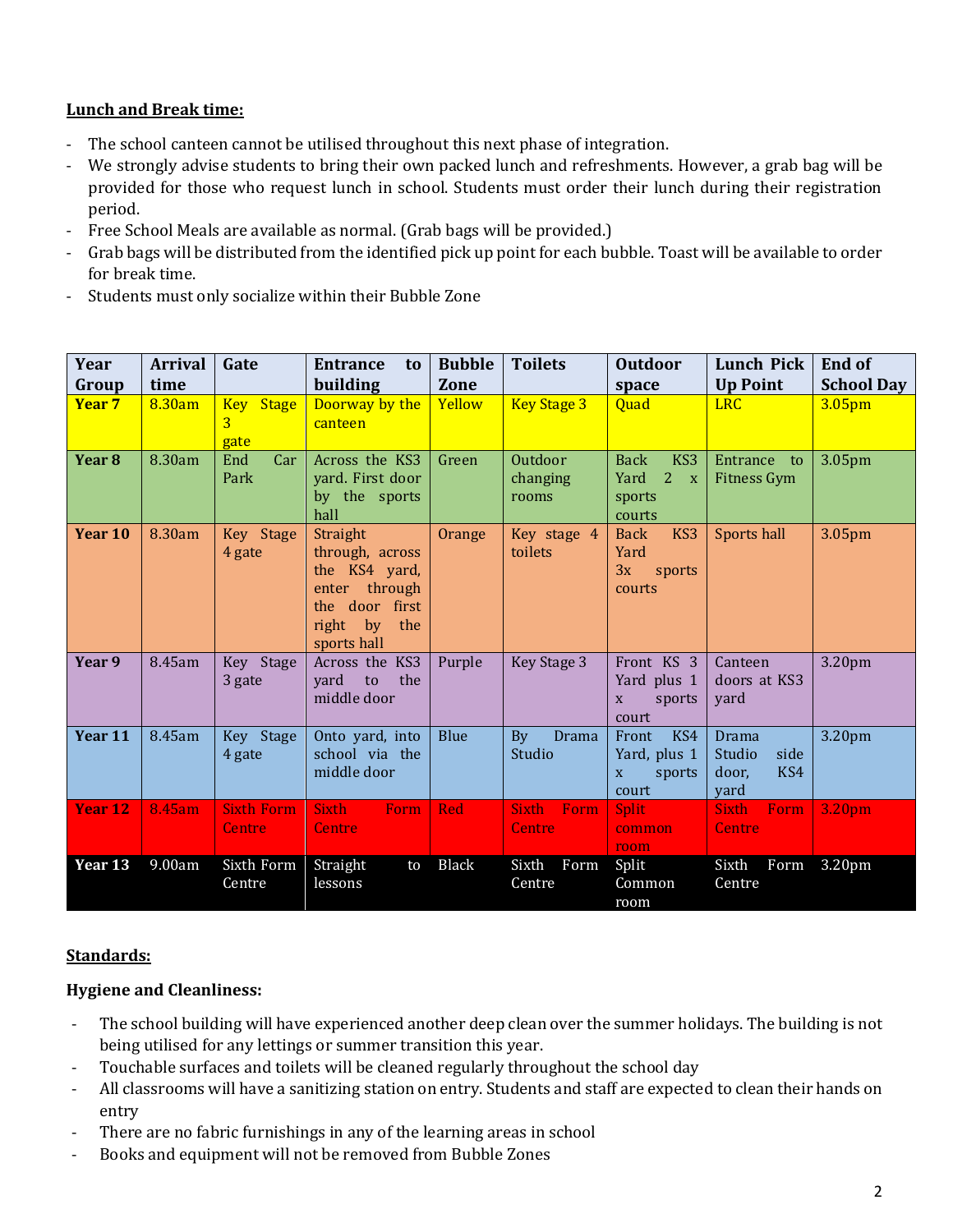## **Uniform:**

- All students are expected to attend school in full school uniform at all times
- As in previous years; black polishable shoes must be worn to school. (Please do not waste money on expensive trainers or false advertising of 'school shoes' in shops, that are clearly trainers)
- School PE kit must be worn during lessons. Each Bubble has an identified changing room/area that they will use to change before PE

## **Equipment:**

- Teachers can no longer loan equipment to students. Please ensure that your child has the correct equipment when they come to school to learn. All students should have the minimum of a pencil case with a black pen, pencil, ruler and rubber. A purple pen and a scientific calculator are advisable if possible, to avoid sharing equipment.
- We would also strongly encourage all children to bring a reading book to school to allow them engage in reading for pleasure whenever possible.

## **Learning:**

- Staff at Childwall have gone to great deal of effort to plan a curriculum that will allow all teachers to facilitate learning that not only follows the national curriculum and exam specifications, but also gives a great deal of consideration to our response to the learning your child has managed to engage with at home in recent months.
- Lessons have been planned to encourage engagement and enthusiasm, with consideration for the revisiting of previous learning and strategies to support metacognition; an awareness of how we learn and retain knowledge over time.
- As always, form time activities and the personal development of our students is paramount to our success at Childwall. Our curriculum has been adjusted to allow a response to the personal and emotional wellbeing of our students during this very difficult time. Our pastoral teams will engage with learners to offer individual support if and when necessary.
- SEND students will be supported as directed by our school SENDCO.
- We will continue to guide students to remote learning opportunities for working at home and out of hours as part of their curriculum offer. Technology is being updated at Childwall to allow for more 'live 'guidance to support the learning and teaching they will receive in school.

## **Behaviour and Attitudes to learning:**

- We will continue to track attitudes to learning within each lesson and we will celebrate students' achievements as frequently as possible. After a very challenging few months, rewarding students for their positive contributions is a priority for us in 2020/21.
- Childwall Sports and Science Academy will continue to have expectations in line with the highest standards of behaviour from all of our students. The school Behaviour Policy has been amended to accommodate our new working environment. All students are expected to adhere to this policy in order for us to remain as safe as possible. Social distancing and cleanliness is an expectation. Any deliberate breach of policy will be dealt with seriously.

## **Attendance and Punctuality:**

Attendance is mandatory. All students are expected to attend school as normal. It has never been more important that children are in attendance every day at school. Research shows very clearly that students with attendance below 96% often achieve well below their potential.